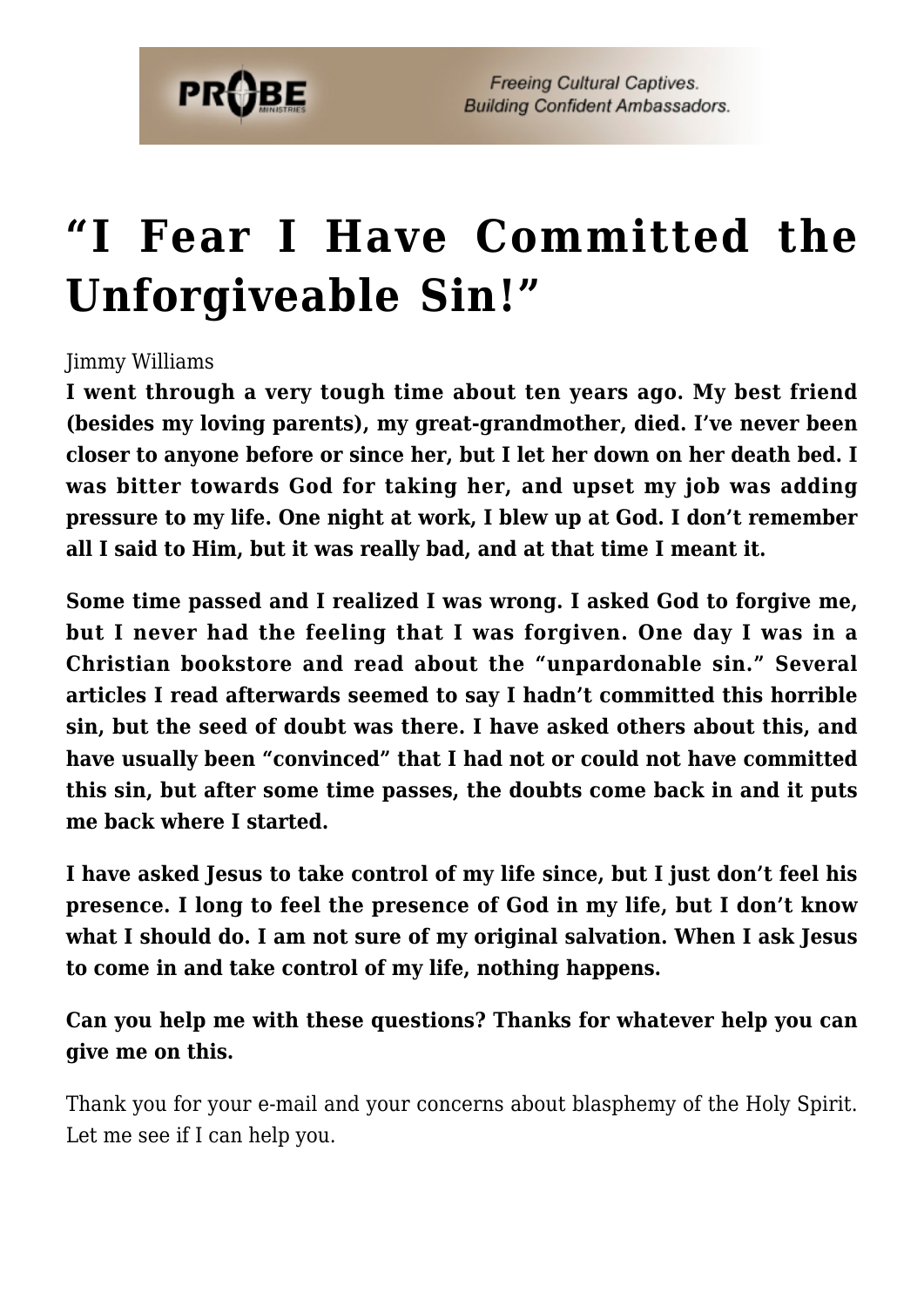

First, what is "blasphemy of the Holy Spirit"?

Most have taken the view that Jesus' statements in Matthew 12:31,32 must be interpreted in an *historical* context–that is, what was actually occurring at that time and place when the Pharisees accused Him of casting out demons in the power of Satan. They blasphemed God (the Holy Spirit) by attributing God's work and power to Satan. The purpose of the Holy Spirit was to authenticate the Messianic claims of Christ by demonstrating the presence of divine power through the various miracles recorded in the Gospels (see also Mark 3:28-30).

Part of Jesus "humbling Himself" involved the voluntary giving up, or emptying Himself of, the direct use of His divine attributes as the Second Person of the Trinity (cf. Phil.3:5-8). Rather, Jesus lived by faith, trusting in the power of the Holy Spirit Who came to authenticate Christ's Messianic claims to that particular generation, and specifically, the Jews. Immanuel had come: "God with us."

The Pharisees chose to reject that conclusion. They could not deny the miracles; they only questioned the *source* of the power. In ascribing Christ's actions as something empowered by Satan, they were blaspheming the Holy Spirit's efforts to demonstrate that God Himself was in their presence!

One can only blaspheme God when God is present (Jesus). Lewis Sperry Chafer said,

*"To say that attributing works that men may be doing in the power of the Spirit to Satan is the same offense as to go utterly beyond what is written. . . It is impossible for this particular sin to be committed today."*

In other words, to ascribe the healing ministry of Oral Roberts or Benny Hinn as Satan's work, for example, would *not* be blasphemy against the Holy Spirit, as neither of these men is claiming to be God or Messiah.

Furthermore, the many places in the Gospels where Jesus says, "Whosoever will,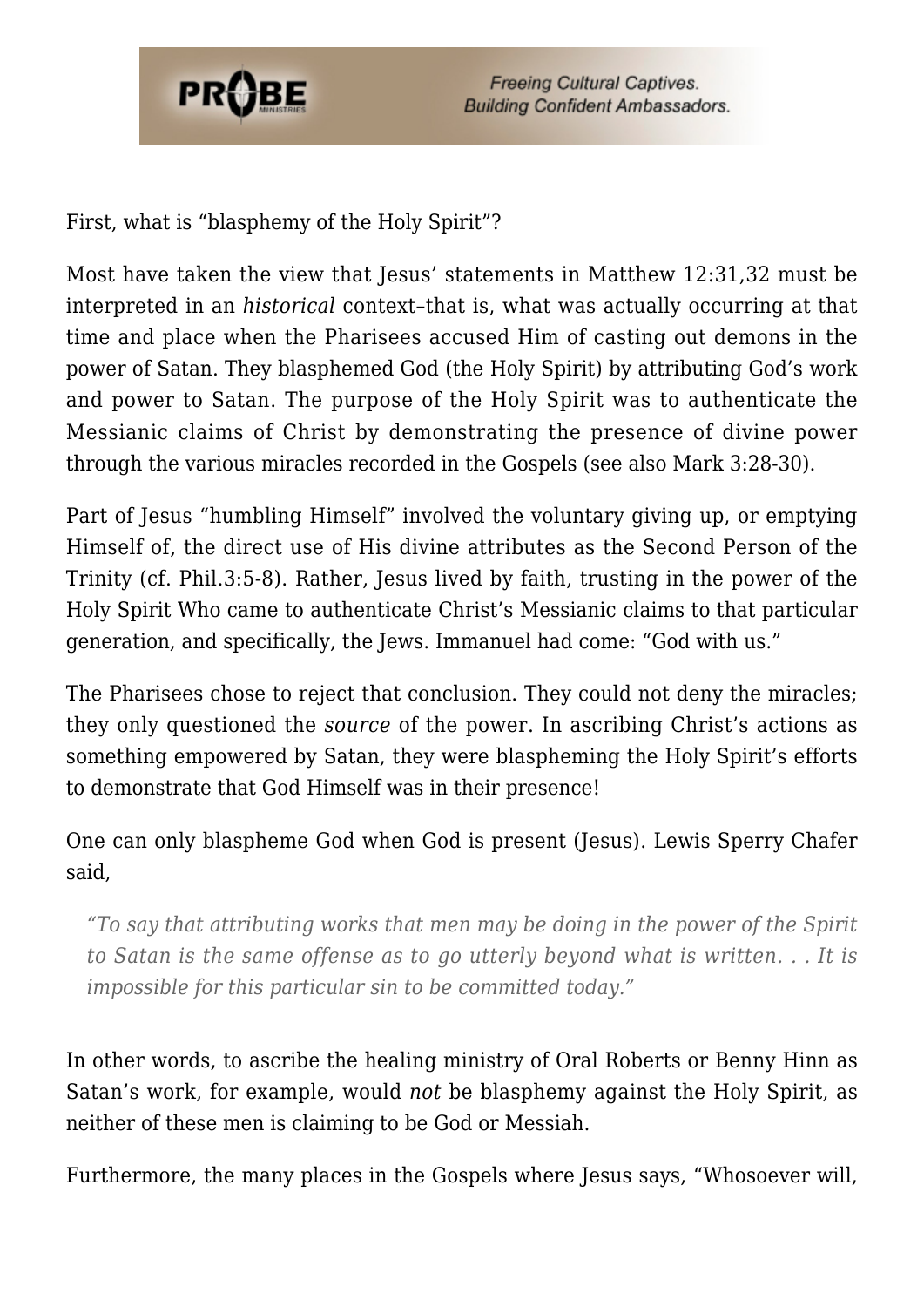

may come," are *without any other qualification.* And nowhere in Scripture is the gospel preached with the one caveat that "whosoever" means *everyone but those who have committed the "unpardonable sin."*

In that first century context, those actual Pharisees, and other unbelievers or scoffers, stood in the presence of God, robed in human flesh, as He performed miracles through the power of the Holy Spirit. But when they came to the conclusion that all of this was being done through satanic power, they blasphemed against God Himself–**an unpardonable sin!**

Could any human beings in history have more light and grace from God than to actually be in the *presence* of the Messiah while he healed people, and come up with such an abominable explanation or conclusion?

By way of application, however, each one of us since the time Jesus walked the roads of Palestine is in danger of committing an unpardonable sin. It is the sin of rejecting the work of the Holy Spirit upon our hearts Who testifies of Christ's sacrificial death on our behalf and gently nudges us to respond in faith to what He has done for us.

Jesus promised over and over that He would send the Holy Spirit to authenticate His Messianic claims. And Jesus said that "When He comes, He will convict the world of sin, righteousness, and judgment; concerning sin, because they do not believe in me; and concerning righteousness, because I go to the Father. . . and concerning judgment, because the ruler of this world is judged (John 16:8-11)." Clearly, here Jesus promised that the Holy Spirit would continue to do through the centuries, all over the world, the same thing He was doing wherever Christ went during His three years of public ministry: testifying to the truth of Christ's Messianic claims and calling for true repentance and the acknowledgement that we have sinned and are in need of a Savior, that our (human) righteousness is inadequate to make us presentable before a Holy God, and that judgment is sure: *There will be a "pay day" someday.*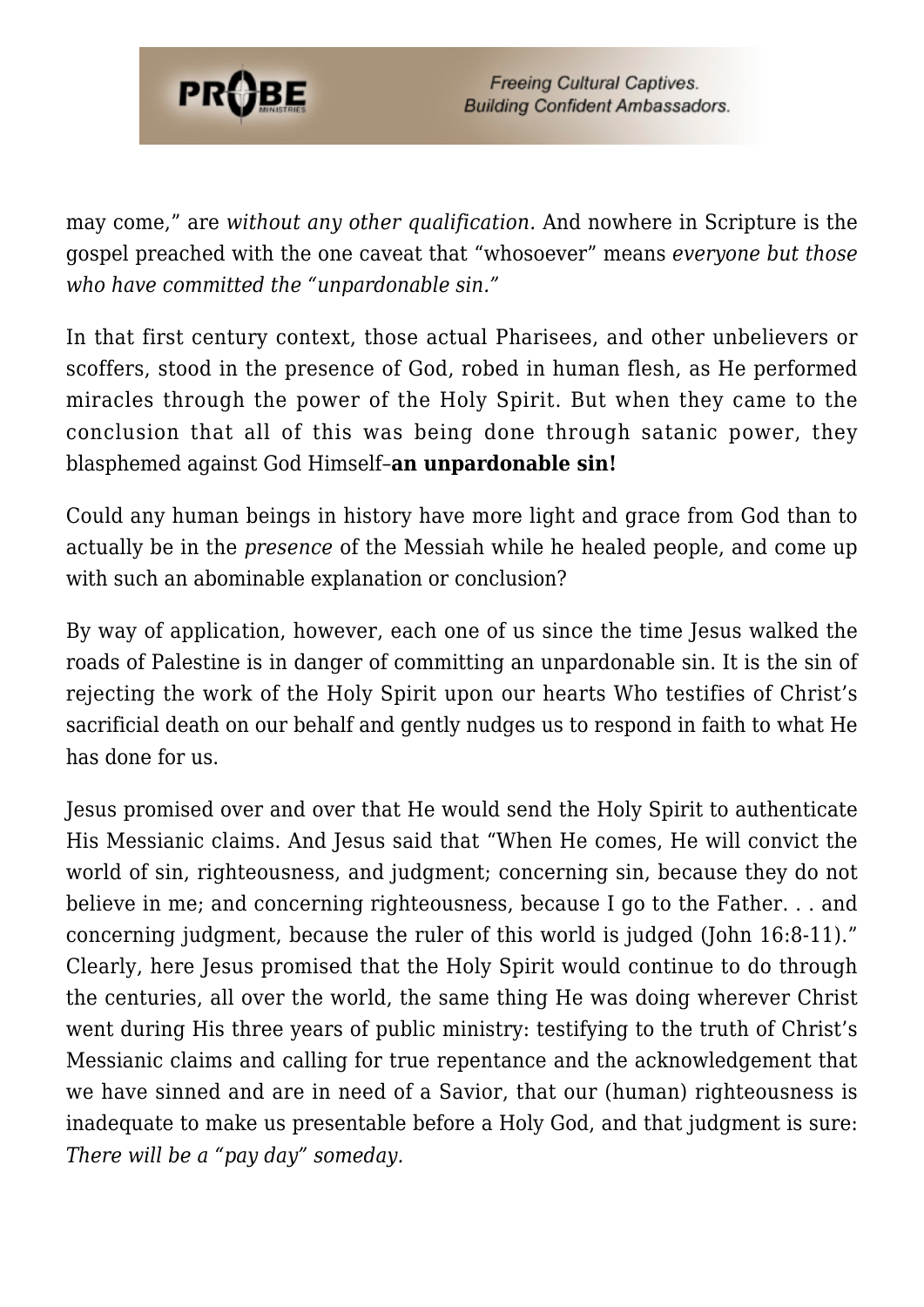

**Freeing Cultural Captives. Building Confident Ambassadors.** 

We are accountable for our actions and our choices. And it is the task of the Holy Spirit (Jesus tells us in these verses) to convict men and women of sin, (lack of) righteousness, and judgment. Every person in history who has heard the gospel message is faced with the same choice that those Pharisees had who were eyewitnesses to His miracles: we can turn in repentance and faith to Christ, or we can reject the testimony of the Holy Spirit to our hearts, and, in so doing, we HAVE committed an unpardonable sin, because we have rejected the only provision God has made for our salvation–Christ Himself (John 3:18,36; Acts 4:12).

Therefore, getting angry at God, or making a swear word out of the Holy Spirit (although it is curious, and perhaps instructive, that in all the profanities of humankind, we never hear anyone using the third Person of the Trinity as a swear word!), is **not** committing blasphemy in the "unpardonable" sense implied in Matthew 12.

To blaspheme God, to take His Name in vain, whether Father, Son, or Holy Spirit, is sin, but it is not an unpardonable sin. When Paul speaks of the Law (the Ten Commandments), from which we are freed of condemnation through Christ's death, he implies that Christ's blood has covered ALL of the commandments which we have broken, including taking God's name in vain.

"The doubts come back," you say. When doubts do come, particularly when they involve a questioning of the integrity of God's Word, that is, what He said, and whether He can be trusted, Christians must learn to recognize the presence of the enemy of our souls. In the Garden of Eden, Satan said, "Has God said? . . .If you eat . . .you will be like God." Or when Jesus was tempted: Satan quoted scripture three times *out of context* to serve his own ends–to destroy Jesus and keep Him from the Cross. We can expect our enemy will try to do the same with us. Ephesians 6 talks about taking upon us the whole armor of God so we are enabled to stand against him.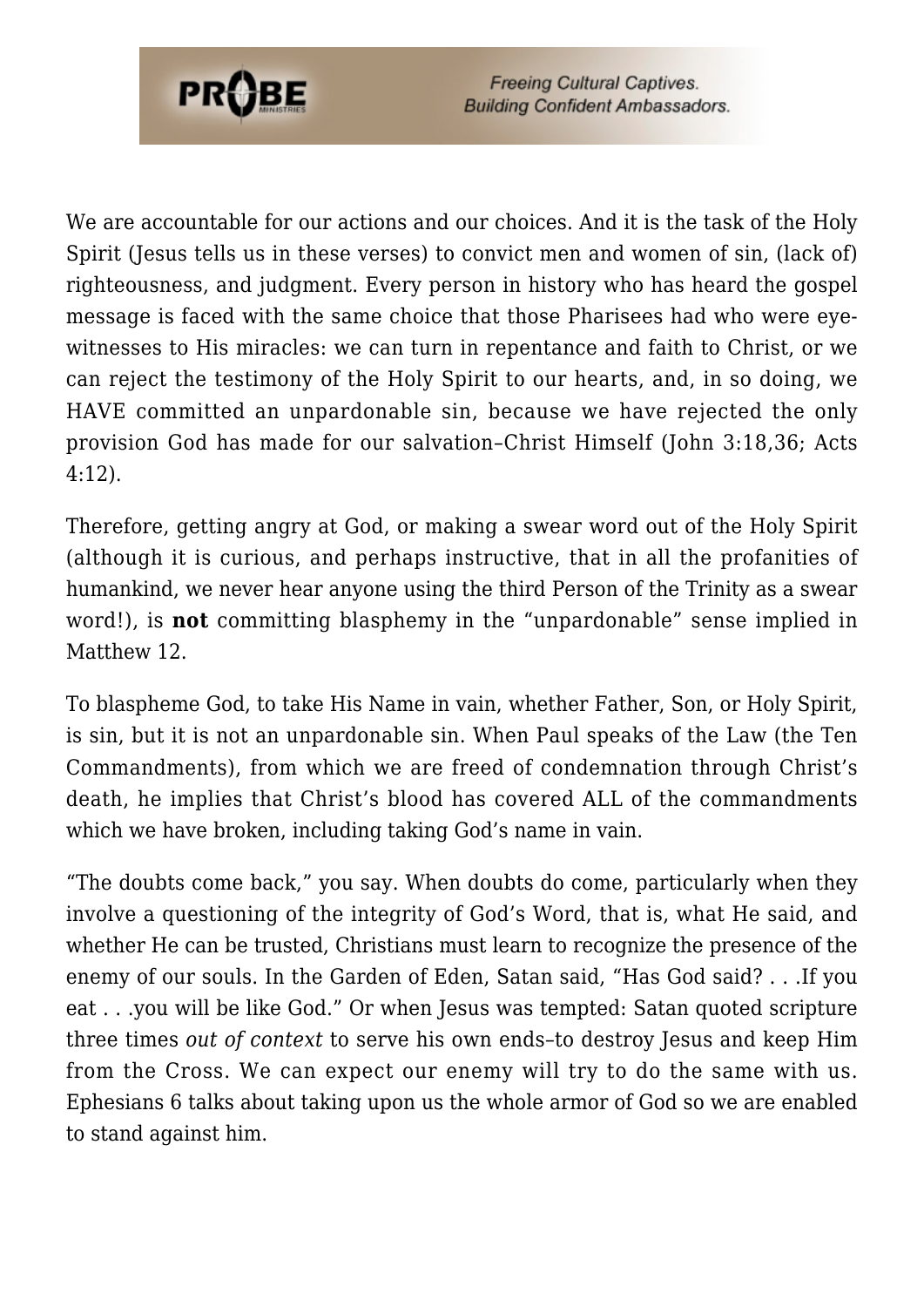

In light of your questions, most pertinent is Paul's exhortation "And above all, take up the shield of faith, with which you will be able to extinguish all the flaming missiles of the evil one (6:16)." When the flaming arrows, "darts of doubt," come, we hold up the shield of faith to stop them and to protect ourselves. We believe what *God* has said is true, not what our *feelings* say are true. We choose to believe Him regardless of how we feel.

The great majority of people who fear they have committed the "unpardonable sin" really have not. If anyone has a desire to repent and turn to Christ, that of itself is an indication (proof?) that he/she has *not* committed it. We have Jesus' own word for it that "anyone who will come to Me I will in no way cast out or away (John 6:37)."

You mention that you doubt your original salvation. Again, it is not based on how you feel, or whether you sense His presence. It is more like marriage. If someone were to ask me if I am married, I wouldn't say, "Well, I *feel* kind of married today." Or "I feel my wife's presence, therefore I must be married." No. My certainty about my marriage is based on a commitment I made to her many years ago, and I am still living in the light of that commitment.

The very fact that you are concerned about your salvation and are anxious that you come to certainty about it is a *sign* of spiritual *life!* Non-believers aren't concerned about not going to heaven or having their sins forgiven. They do not reach out to Christ as you indicate you have. If I came to the door of your home and rang the doorbell, and you opened it, invited me in, sat me down in the living room and then excused yourself every few minutes, walked back to the front door and kept inviting me in, over and over again, when I was already inside and sitting on the couch, wouldn't that be rather foolish? Because I came in the first time you invited me to enter!

Perhaps this is your problem. You indicate you have reached out and accepted Christ as your Savior and you want to have Him direct your life. Perhaps you need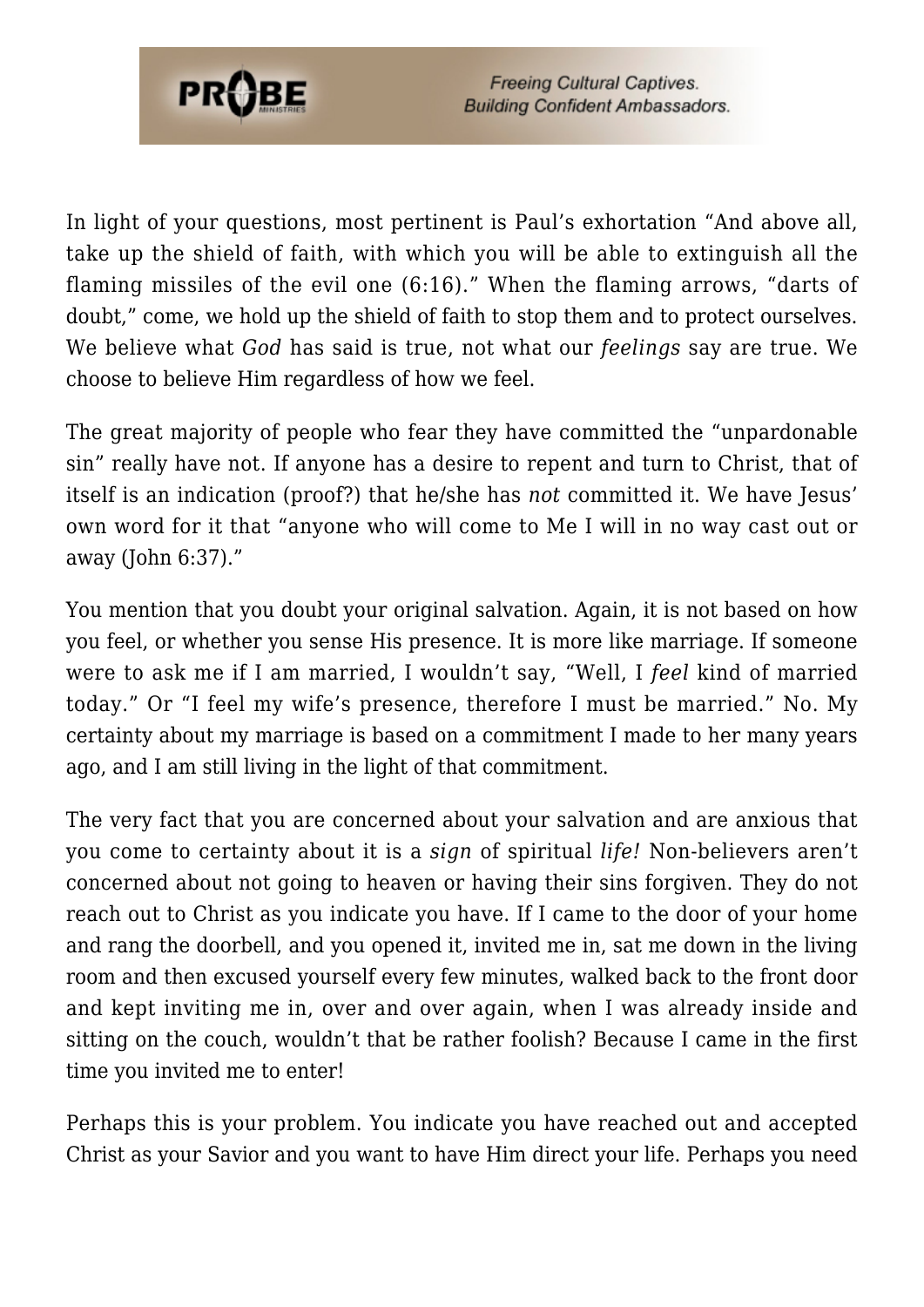

**Freeing Cultural Captives. Building Confident Ambassadors.** 

to just stop going to the door and saying "please come in," but rather thank Him that He **has** come in because you asked Him and He promised! Faith is when you stop saying "please" to God and you start saying "Thank You."

You have concerns about "letting down your great-grandmother." It is obvious you loved this dear woman very much. Perhaps she was trying to share with you her love and concern for your life and desiring to help you see your need for Christ. If I am reading you correctly in what you are saying, because of your job and other things, along with the "unfairness" of God taking someone so dear to you, these event made you BITTER instead of BETTER. You railed at God. You got angry at Him. It might be encouraging for you to know that you're in good company. Moses got angry and frustrated with God. So did David. Read the Psalms. Here are real people struggling with the same kinds of questions and disappointments you have described. God is a big Boy. He laughs at the collective hatred and railing of the entire earth. (See Psalm 2: "Why do the heathen rage? He will have them in derision.")

If He can handle world-wide wrath, He can handle your episode with Him. He is a God of tender mercies. He "pitieth His children," the Bible says. Your anger made you feel guilty, and you felt that God pulled away from you. But this is not so. God remains the same. I read somewhere, "If God seems far away, guess who moved?" But you can go to Him and start anew. He holds no grudges. He readily forgives. He desires and is eager to walk more closely with you if only you would step toward Him and get better acquainted. Hebrews 4:16 says, "Let us come BOLDLY to the throne of grace, that we may receive mercy and may find grace to help in time of need."

You might begin in the Gospel of John. Just start reading it. Begin to grow in your faith and the doubts will not be as strong.

With regard to your great grandmother: From *your* vantage point you no doubt feel there is some unfinished business with her and you don't know what to do